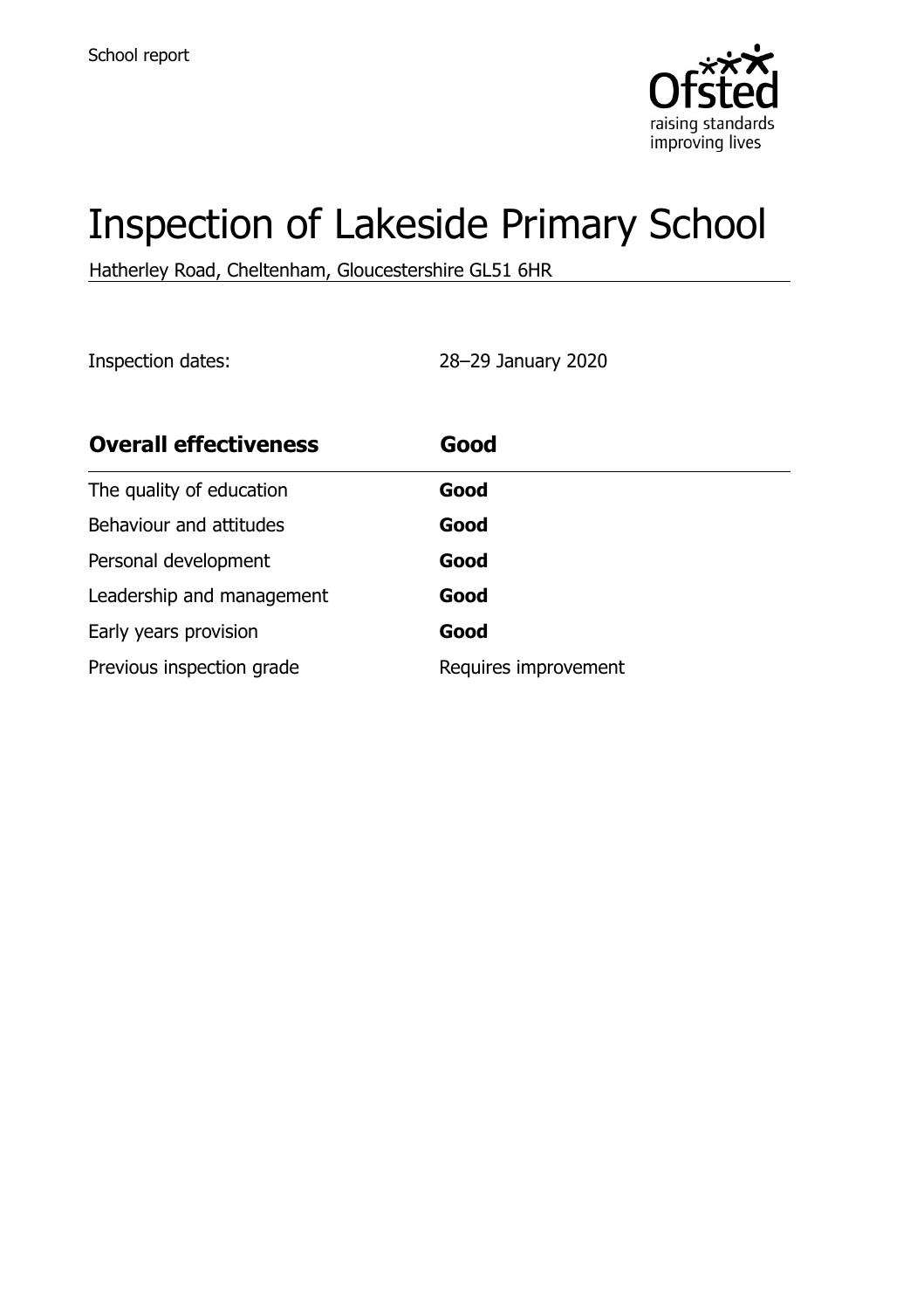

## **What is it like to attend this school?**

Lakeside Primary School has a warm and welcoming environment. Leaders make sure that their 'PROUD' values sit at the heart of the school. All members of the school community share these values. The headteacher has been instrumental in developing this sense of pride in the school. Teachers help pupils to develop their strength of character, confidence and independence. Pupils enjoy coming to school and behave well. They feel safe and they trust adults to sort out any bullying if it occurs.

Leaders are ambitious that children will do well. Governors and staff share these high expectations. Leaders have recently made significant improvements to the way teachers plan pupils' learning. Pupils learn well across a wide range of subjects. They find these subjects interesting. They remember much of what they have learned. For example, Year 1 pupils talk with enthusiasm about their history lessons. They can explain how transport has changed over time.

Parents are very positive about the school. They feel that the headteacher and his team are making a real difference to their children.

#### **What does the school do well and what does it need to do better?**

Leaders have developed an ambitious curriculum. In most subjects, teaching builds successfully on what pupils already know and can do. Pupils achieve well as a result, particularly in reading and mathematics.

Reading sits at the heart of the school. Staff are passionate that pupils will become confident and fluent readers. Pupils enjoy reading and talk enthusiastically about books. Leaders make sure that staff have the training they need to support pupils effectively. Teachers follow a carefully structured phonics programme to make sure that pupils get off to a good start. Pupils master basic sounds quickly. Where pupils are at risk of falling behind, teachers make sure that they get the support they need.

Leaders check that teachers understand the needs of pupils in their classes. Most teaching makes sure that pupils with special educational needs and/or disabilities (SEND) get the help they need. Pupils with SEND are positive about their learning and usually achieve well. Sometimes, work does not fully meet the needs of pupils with SEND. Leaders are working with staff to improve how consistently learning supports these pupils.

Adults have high expectations of pupils' behaviour. Most pupils show good attitudes to their learning and they concentrate well in class. Bullying is rare. Pupils are confident that, when bullying does happen, teachers deal with it quickly.

Leaders make sure that pupils' personal development is a priority. Pupils look after each other and value having positions of responsibility. An example of this is the 'Playground Pioneers' who play with younger children on the playground. Pupils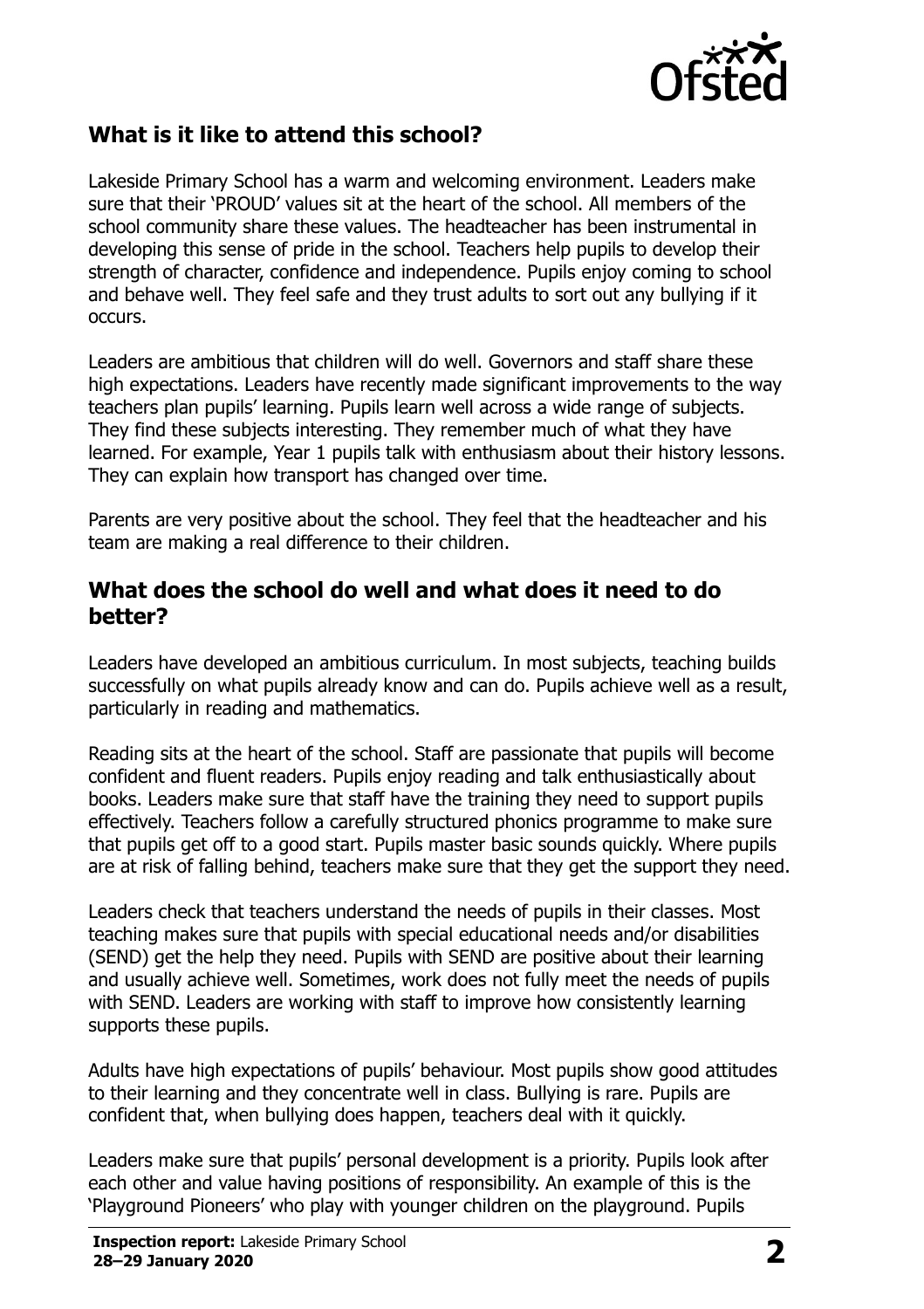

learn about other faiths and cultures and recognise the importance of showing respect to others. Teachers use stories and discussions to help pupils think about a range of moral issues. For example, Year 6 pupils can talk about the challenges facing refugee children from war zones. They understand why it is important to show tolerance.

Governors have a clear understanding of the school's strengths and weaknesses. They make close checks on the school's work to secure improvement. Governors make sure that leaders use additional funding to support the most vulnerable children.

Early years staff are knowledgeable and understand the needs of their children. Teachers plan a challenging curriculum that motivates children. Children develop quickly in a range of areas, particularly reading and mathematics. There is a lively 'buzz' in the early years and children are keen to learn.

Science is not yet as well developed as other subjects. Although leaders have developed an ambitious curriculum, a few pupils struggle to remember what they have learned in previous topics. This makes it difficult for these pupils to know and remember more.

Where the curriculum was less effective in the past, a small number of older pupils have gaps in their learning. For example, some pupils are not sure about the difference between primary and secondary sources in history. Leaders are aware of this and are improving the way teachers check where these gaps are when planning new work in subjects.

### **Safeguarding**

The arrangements for safeguarding are effective.

Leaders have developed a strong safeguarding culture. They have put systems in place to make sure that adults are suitable to work with children.

Leaders make sure that staff have the training they need to keep children safe. Adults know what to do if they have concerns about a child.

Staff keep pupils safe and pupils understand how to keep themselves safe. They talk confidently about online safety. They trust adults to help them if they have any problems.

## **What does the school need to do to improve?**

## **(Information for the school and appropriate authority)**

■ The science curriculum does not build on pupils' prior knowledge as effectively as the curriculum in other subjects. Some pupils do not secure a deep understanding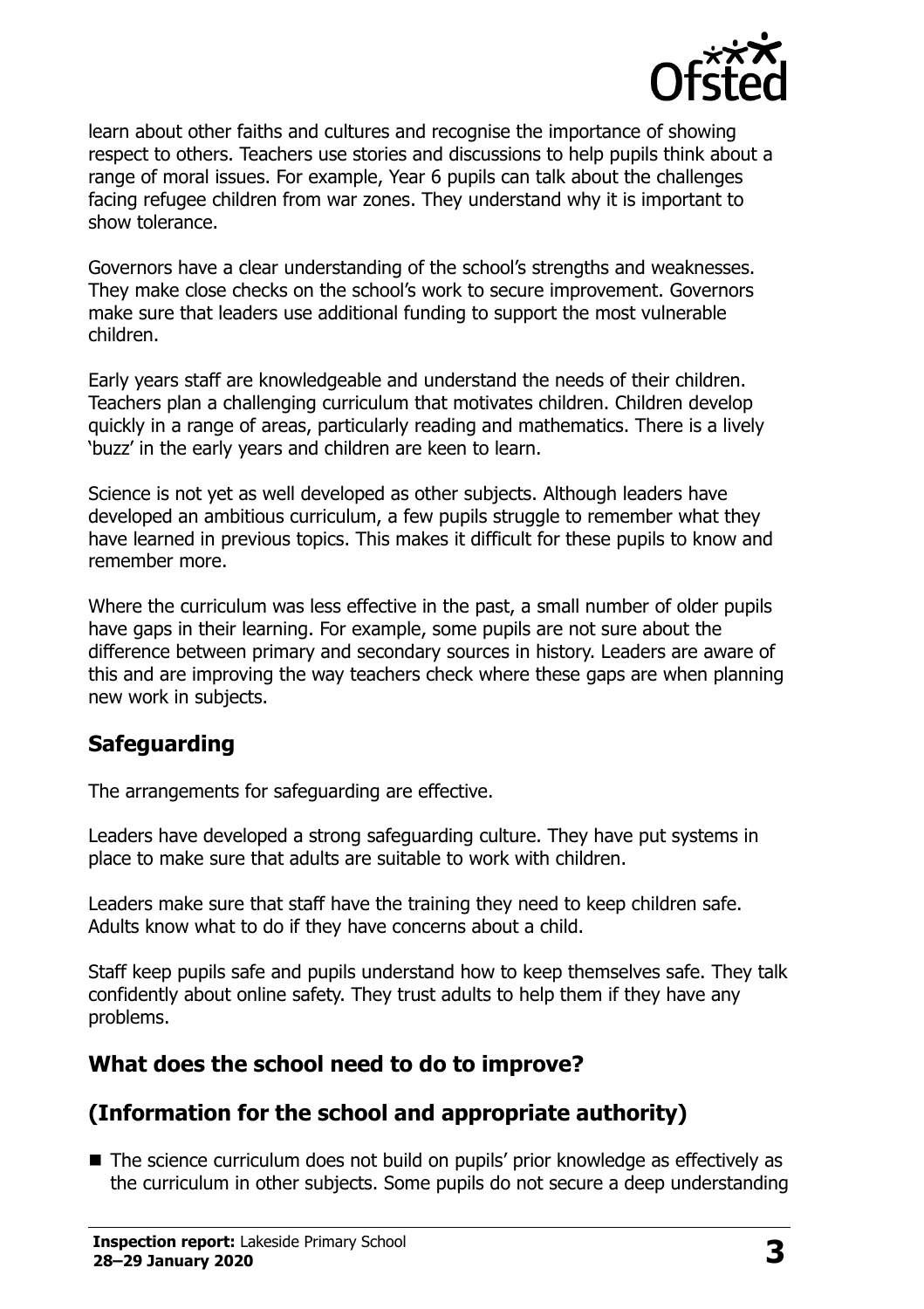

of scientific concepts and vocabulary. Leaders need to embed the ambitious curriculum plans for science consistently across every year group.

- Sometimes, the curriculum is not adapted well to suit the needs of pupils with SEND. When this happens, these pupils struggle to develop a deep understanding of the subject they are studying. Leaders need to make sure that the support given to pupils with SEND is of an equally high standard across every subject.
- Some older pupils have gaps in their knowledge because of previous weaknesses in the school's curriculum. Leaders need to sharpen assessment practice in the wider curriculum, to identify these gaps. Teachers need to consistently check what pupils already know, can do and understand when planning work and address where pupils have gaps in their learning.

#### **How can I feed back my views?**

You can use [Ofsted Parent View](http://parentview.ofsted.gov.uk/) to give Ofsted your opinion on your child's school, or to find out what other parents and carers think. We use Ofsted Parent View information when deciding which schools to inspect, when to inspect them and as part of their inspection.

The Department for Education has further quidance on how to complain about a school.

If you are the school and you are not happy with the inspection or the report, you can [complain to Ofsted.](http://www.gov.uk/complain-ofsted-report)

### **Further information**

You can search for [published performance information](http://www.compare-school-performance.service.gov.uk/) about the school.

In the report, '[disadvantaged pupils](http://www.gov.uk/guidance/pupil-premium-information-for-schools-and-alternative-provision-settings)' refers to those pupils who attract government pupil premium funding: pupils claiming free school meals at any point in the last six years and pupils in care or who left care through adoption or another formal route.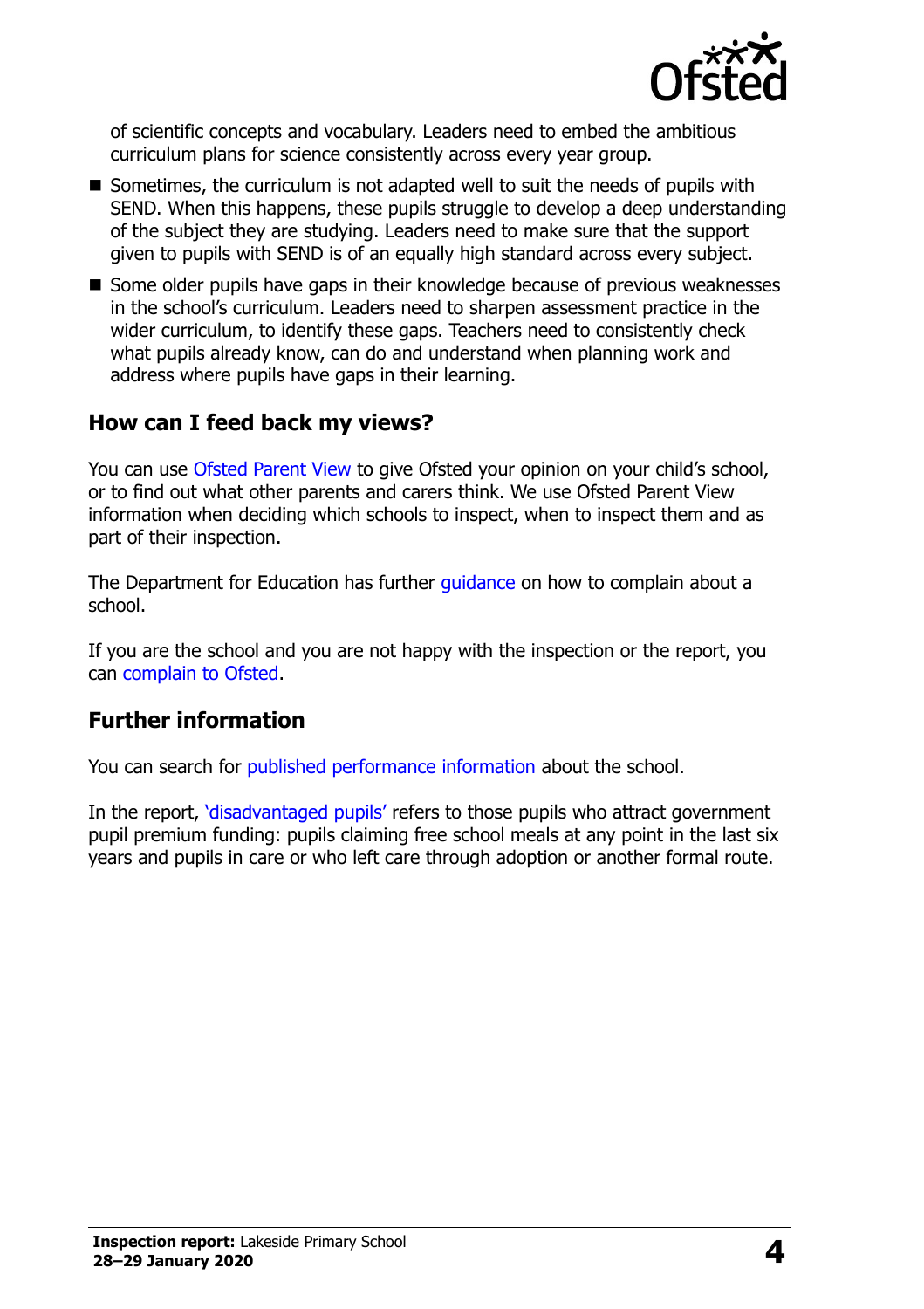

## **School details**

| Unique reference number             | 115594                                                           |
|-------------------------------------|------------------------------------------------------------------|
| <b>Local authority</b>              | Gloucestershire                                                  |
| <b>Inspection number</b>            | 10122332                                                         |
| <b>Type of school</b>               | Primary                                                          |
| <b>School category</b>              | Maintained                                                       |
| Age range of pupils                 | 4 to 11                                                          |
| <b>Gender of pupils</b>             | Mixed                                                            |
| Number of pupils on the school roll | 518                                                              |
| <b>Appropriate authority</b>        | The governing body                                               |
| <b>Chair of governing body</b>      | David Young                                                      |
| <b>Headteacher</b>                  | Ben Jordan                                                       |
| Website                             | www.lakesidechelt.co.uk                                          |
| Date of previous inspection         | 12-13 October 2017, under section 8 of<br>the Education Act 2005 |

## **Information about this school**

■ The headteacher took up post in January 2019. Most members of the governing body have joined the school since the last inspection.

## **Information about this inspection**

We carried out this inspection under section 5 of the Education Act 2005.

- We visited lessons, looked at pupils' work and talked to both staff and pupils in order to evaluate the quality of the curriculum.
- Some inspection activities were conducted jointly with the school leaders. We observed pupils' behaviour in lessons, around the school and on the playground.
- We held meetings with school leaders and governors and analysed responses to questionnaires completed by staff, parents and pupils.
- We looked at documentation provided by the school. This included the school's own self-evaluation and documents related to child protection, safeguarding and attendance.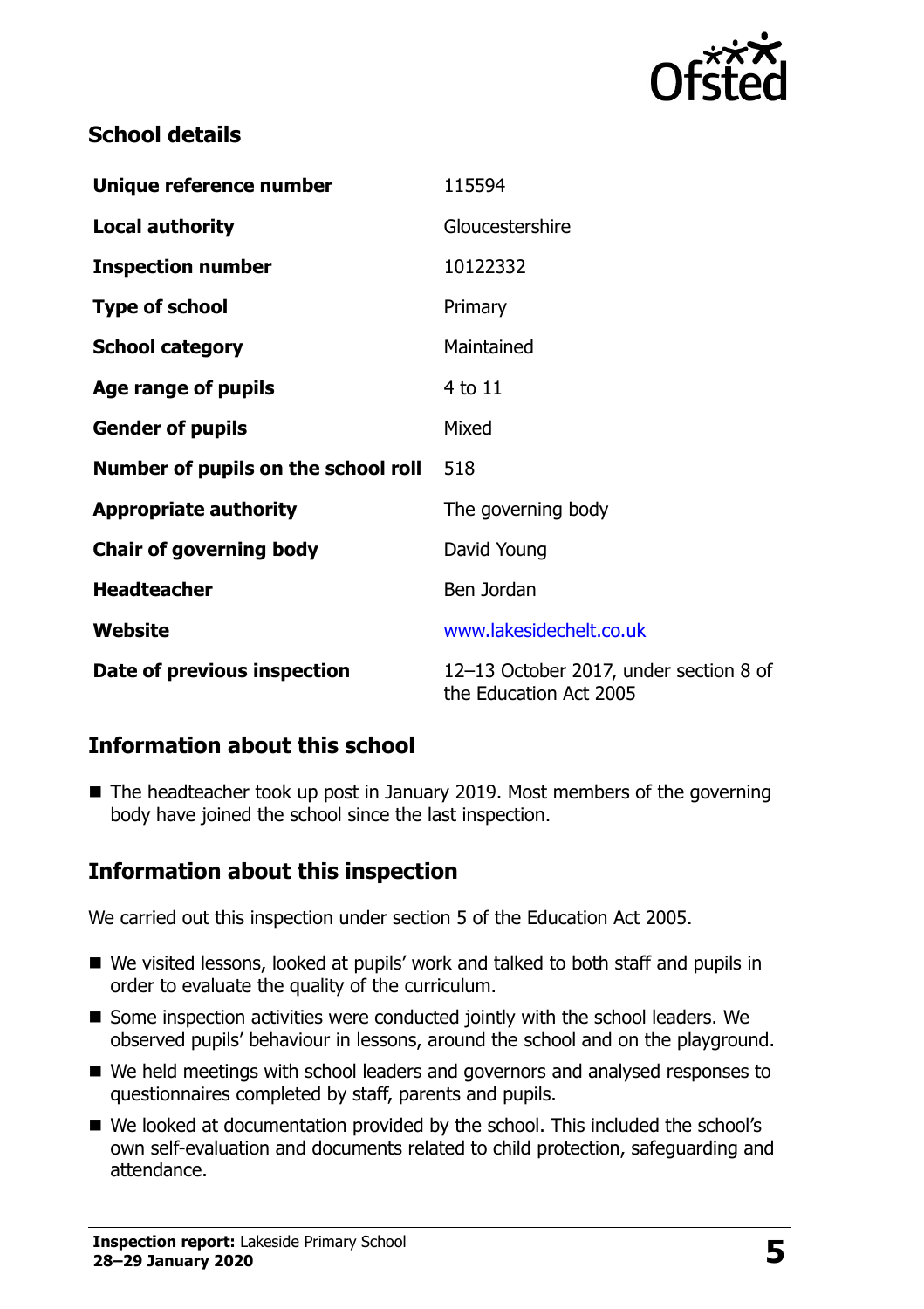

■ We did deep dives in: reading, mathematics, history, physical education and science during the inspection. We met with senior leaders and curriculum leaders, considered pupils' workbooks, conducted lesson visits and spoke with teachers and pupils.

#### **Inspection team**

Nick Sheppard, lead inspector **Ofsted Inspector** 

Sarah Foulkes **Calculates** Ofsted Inspector

Spencer Allen **Contract Contract Contract Contract Contract Contract Contract Contract Contract Contract Contract Contract Contract Contract Contract Contract Contract Contract Contract Contract Contract Contract Contract**